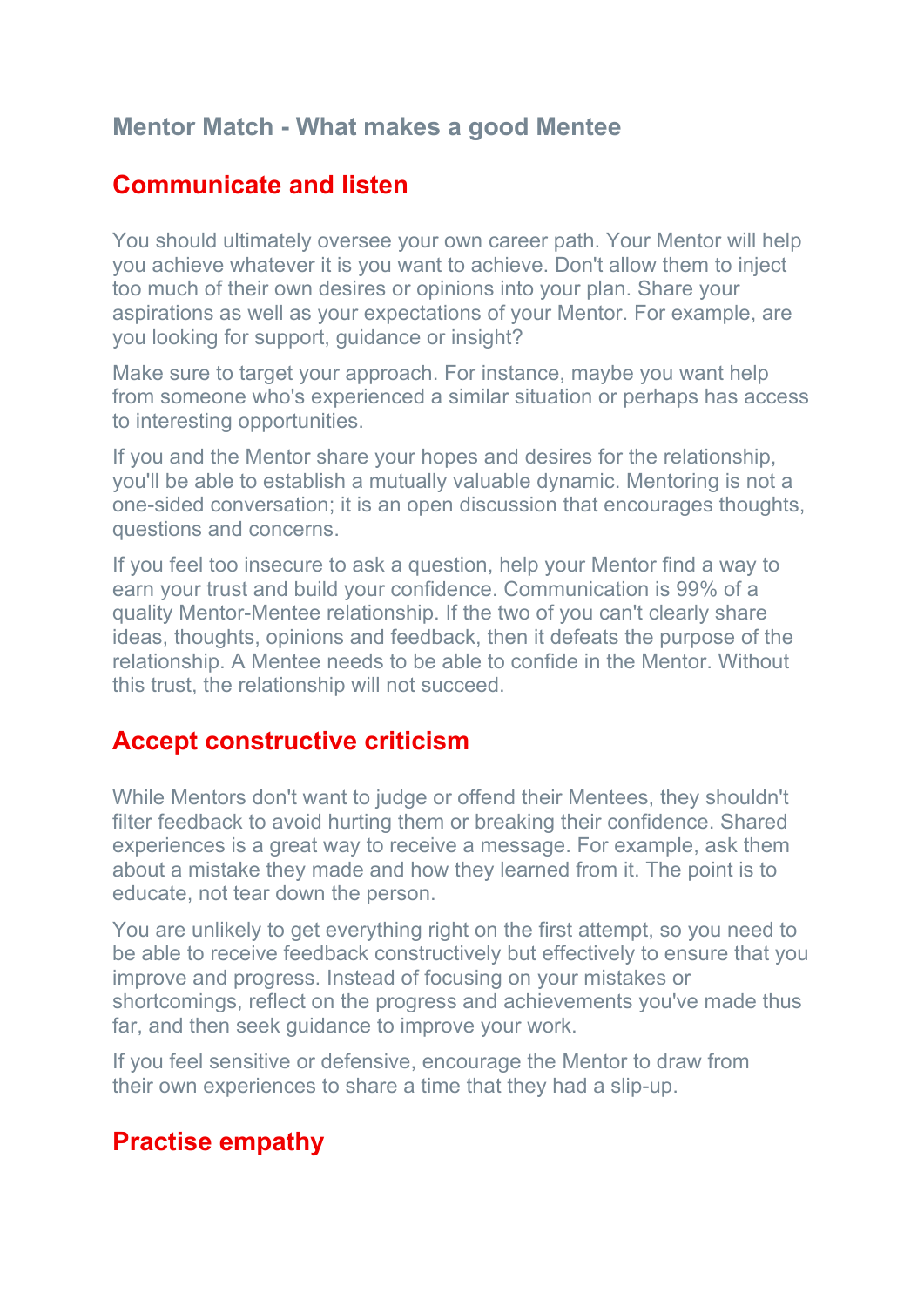It's important to relate to your Mentor and understand their mindset and feelings. If they're having a bad day, you should pick up on their energy and work to help them through it.

Empathy is a vital character trait. You should be able to understand how others are feeling and how to best approach them. You might think empathy cannot be taught but, with practice, you can achieve higher levels. This requires effort: listening more, being curious about others, appreciating those who are different from you, illuminating any innate judgments, and educating yourself to break false stigmas and ignorant notions.

For instance, don't expect everyone to progress at the same rate. Mentors will have different strengths, interests, backgrounds and experiences, so be careful not to copy them. A common mistake Mentors in very technical fields make is assuming a rising-star Mentee in the same field will perform, think and act the same way as the Mentor did. What might have been a key challenge for the Mentor may no longer be necessary or applicable.

Patience is also an essential virtue – you may not grasp everything as quickly as your Mentor did or find their working method to be the most effective method for you.

If the mentoring isn't helping, work with your Mentor to change it. Adapt as you go.

## **Make decisions**

Some Mentors may be tempted to take the wheel while you ride shotgun. This is not how your relationship should operate. The job of the Mentor is to help their Mentee learn the role, not to do it for them.

One of the most important skills you need to develop, with the Mentor's guidance, is the ability to think on the spot with competing demands and high pressure. Some call it creativity; others call it common sense. Whatever you call it, you have to be able to solve problems on the fly. The role of a Mentor is to help you develop those skills.

Think of yourself with a driving instructor: They are sitting in the passenger's seat, allowing you full control. However, they're still there to offer advice and directions or to pull the emergency brake.

Expect an element of autonomy once you have established a good relationship and trust level with your Mentor. Assume some responsibility, and make your own decisions in certain aspects of the job. This will encourage you to think for yourself and improve your confidence.